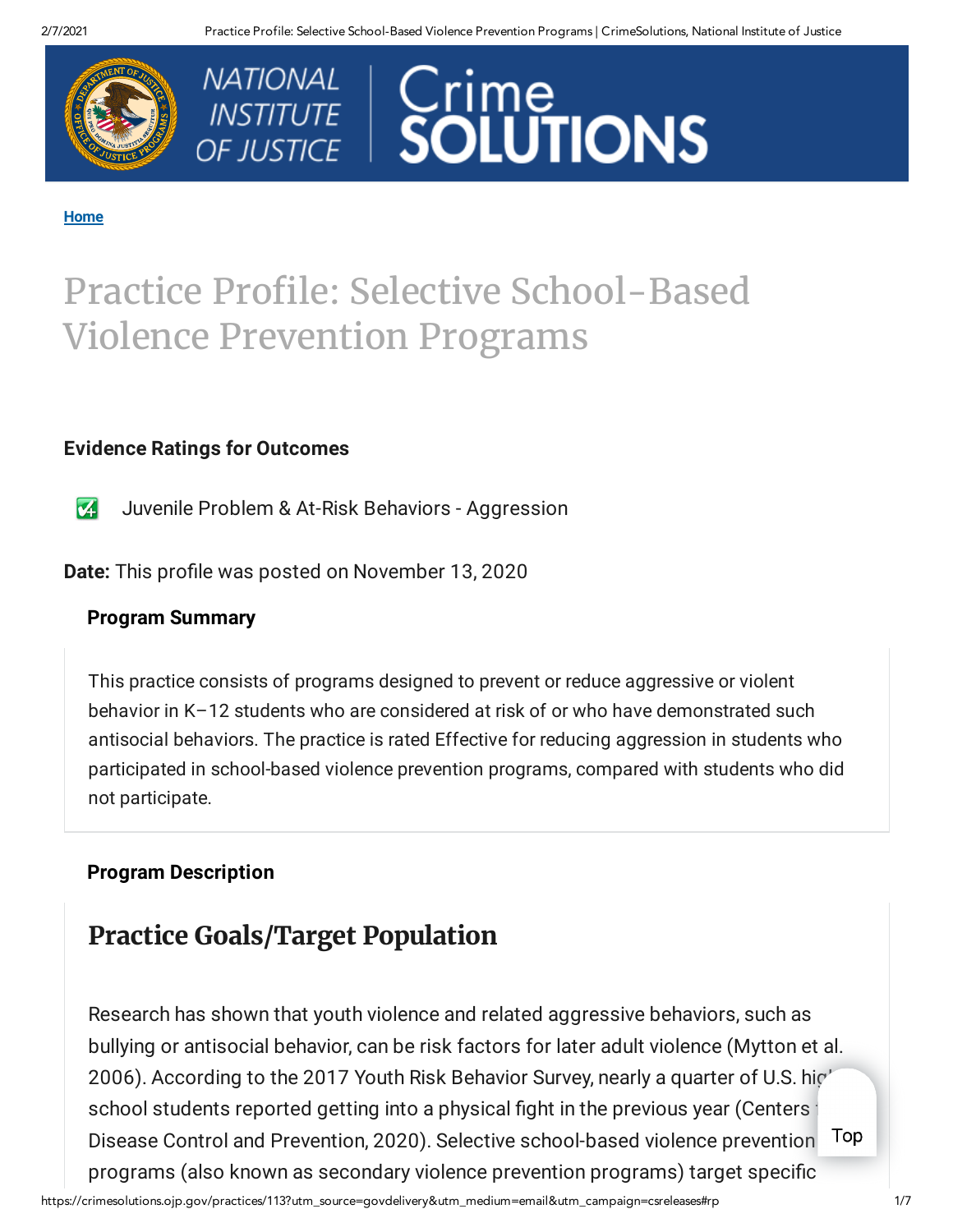students in grades K–12, compared with universal violence prevention programs, which are implemented with all students in a school or classroom. The overall goal of these programs is to prevent or reduce violence and aggression schoolchildren.

## **Services Provided**

Selective school-based violence prevention programs vary in their components, approaches, and scope. Specific components may include anger control training, anger management, stress inoculation, individual counseling, mentoring, parent training, life skills, peer-group conflict management, coping skills training, cognitive skills training, empathy training, problem-solving skills training, and conflict management training (Mytton et al. 2002).

Programs can be implemented based on theoretical approaches, rooted in established psychological theories of behavior (Park-Higgerson et al. 2008). For example, some programs are based on attribution theory, which proposes that aggressive and hostile behavior stems from outward motivators (e.g., negative actions of others that are perceived as intentional). These programs seek to reduce aggressive behavior by teaching youth how to control and manage anger when these motivators occur (Herrmann and McWhirter 2003). Other programs are built on social cognitive theory, which suggests that learning occurs through a social context by observing outside interactions and experience. Following on to this theory, these programs often involve elements of role play and modeling (Park-Higgerson et al. 2008).

The scope of the intervention may also vary from program to program. For instance, single-approach programs focus solely on implementing a curriculum in the classroom, whereas multiple-approach programs involve other aspects of the students' lives and can include parents, peers, and members of the community in violence prevention efforts.

School-based interventions are often led by the child's classroom teacher, but specialists can also come into the classroom to lead the program while the teacher Top assists.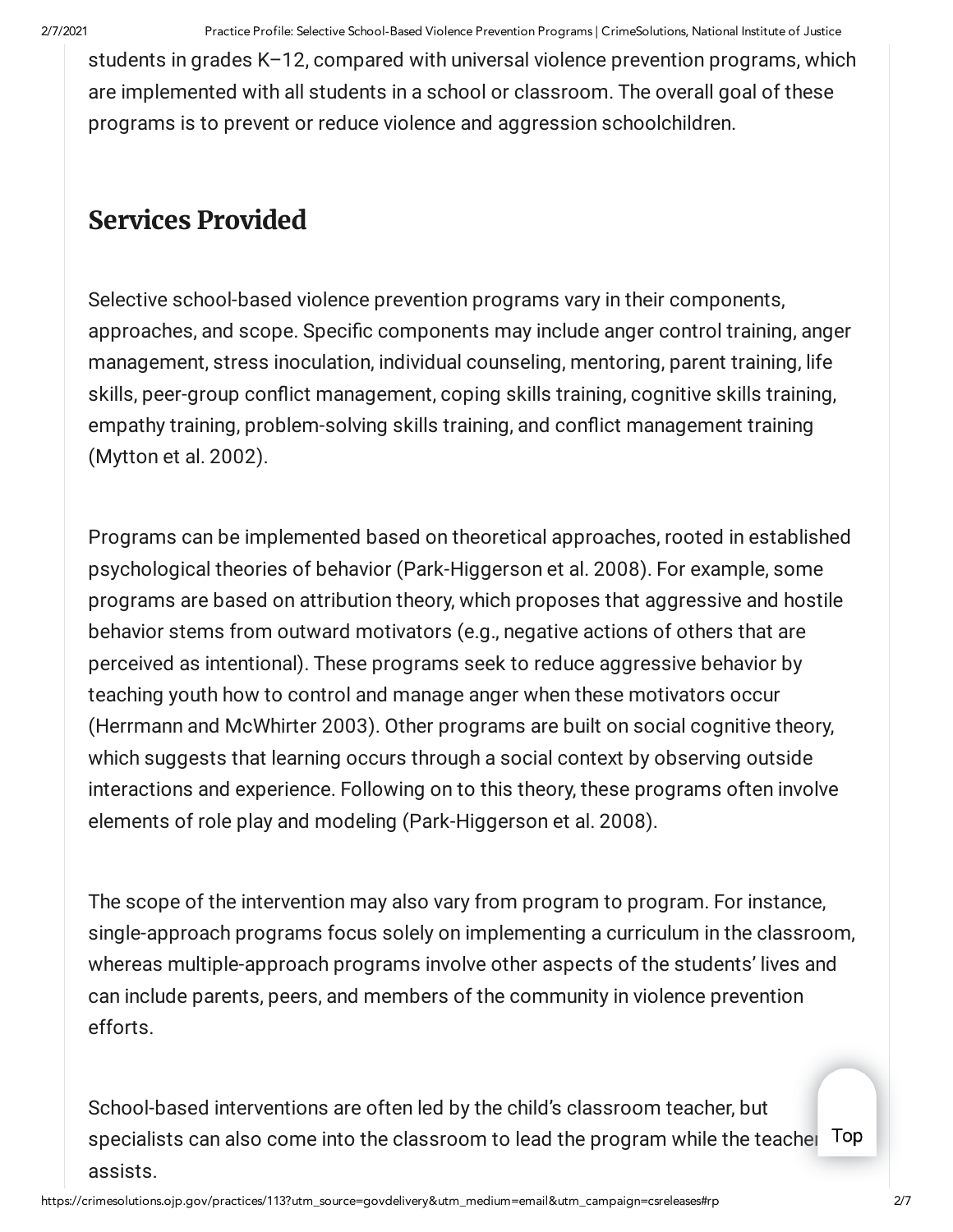#### **Meta-Analysis Outcomes**

#### $\overline{\mathbf{v}}$ **Juvenile Problem & At-Risk Behaviors - Aggression**

Across seven randomized controlled trials, Mytton and colleagues (2006) found a statistically significant effect size of 0.4 for aggression at the 12-month follow up. This finding indicates that students who participated in selective violence prevention programs displayed less aggression, compared with students who did not participate in the programs. Conversely, looking at the results from 19 randomized controlled trials, Park-Higgerson and colleagues (2008) did not find any statistically significant impacts on measures of aggression and violence between students who participated in selective violence prevention programs, compared with students who did not participate.

### **Meta-Analysis Methodology**

| <b>Meta-Analysis Snapshot</b> |                                            |                             |                                               |
|-------------------------------|--------------------------------------------|-----------------------------|-----------------------------------------------|
|                               | <b>Literature Coverage</b><br><b>Dates</b> | Number of<br><b>Studies</b> | <b>Number of Study</b><br><b>Participants</b> |
| Meta-<br><b>Analysis 1</b>    | 1977 - 2002                                | 51                          | 7118                                          |
| Meta-<br><b>Analysis 2</b>    | 1977 - 2004                                | 26                          | 11775                                         |

#### **Meta-Analysis 1**

Mytton and colleagues (2006) conducted a meta-analysis to examine the efficacy of secondary school-based violence prevention programs (which are targeted specifically at children previously identified as being aggressive or at risk of being aggressive). A comprehensive search was conducted through multiple electronic databases, including Cochrane Central Register of Controlled Trials; MEDLINE; EMBASE; PsycLIT; PsycINFO; ERIC; Dissertation Abstracts; Social Sciences Index; the National Criminal Justice Reference Service; and the Social, Psychological, Education and Criminal Trials Register of the Campbell Collaboration. Studies were determined eligible for inclusion if 1) participants were randomly assigned to intervention and control groups; 2) outcom  $\tau_{\text{OD}}$ data were collected concurrently; 3) participants consisted of children in mandatory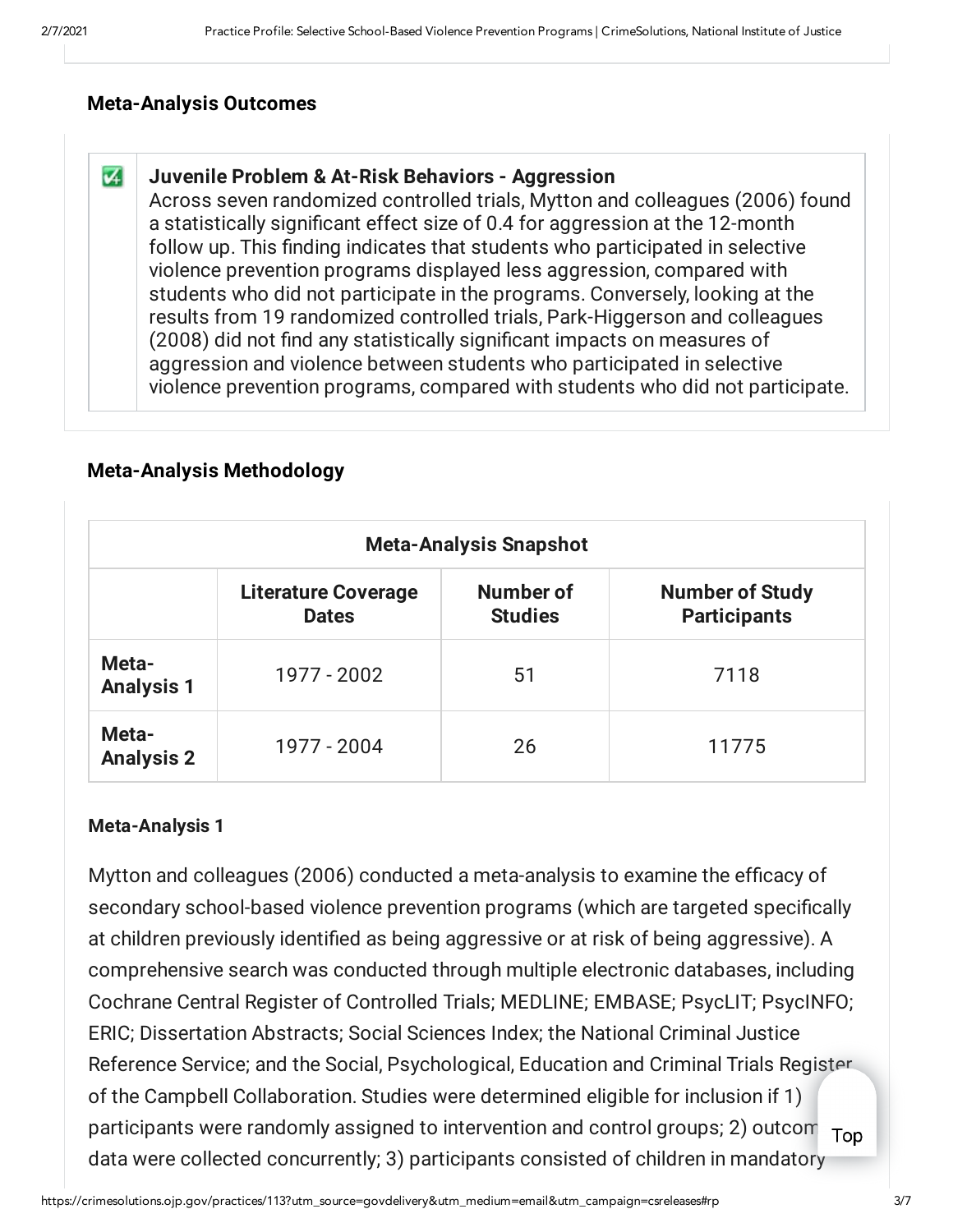education (i.e., students in K–12) identified as exhibiting, or who were at risk of exhibiting, aggressive behavior; 4) interventions were designed to reduce aggression, violence, bullying, conflict, or anger; 5) the interventions were school-based; and 6) outcomes included aggressive behavior, school and agency responses to acts of aggression, or violent injuries.

A total of 56 randomized controlled trials (RCTs) were identified for inclusion. Of the 56 RCTs, 51 compared an intervention group with a control or placebo group, and the remaining 5 compared two different interventions (these 5 trials were not included in the meta-analysis). The meta-analysis did not provide specific information on age, race/ethnicity, or gender of the study participants.

Outcomes of interest included aggressive behavior (which could be measured by standardized tests, such as the Child Behavior Checklist, or actual counts of aggressive behaviors, such as fighting or bullying); school responses to aggression (such as detentions, suspensions, or other school or agency actions); and violent injuries (such as casualty attendances for assault, or an injury that required an emergency room visit). All 51 RCTs included in the overall meta-analysis reported measures of aggressive or violent behavior. None of the identified studies reported information on violent injuries, 34 studies reported on aggressive behavior measured either by an aggression scale score or by observed aggression, and 9 studies reported data on school or agency responses to aggressive acts (the meta-analysis did not provide specific information on the measures available in the remaining 8 studies). Outcomes were compared immediately postintervention (34 studies) and at a 12-month follow up (7 studies). The CrimeSolutions review of this meta-analysis focused on the 7 RCTs that reported the difference in aggression scale scores or observed aggression by type of school (primary and secondary schools combined) at the 12-month follow up.

The standardized mean difference was calculated to express the size of the intervention effect The study authors conducted subgroup analyses to examine the difference in aggression scale scores between younger and older youth.

#### **Meta-Analysis 2**

Top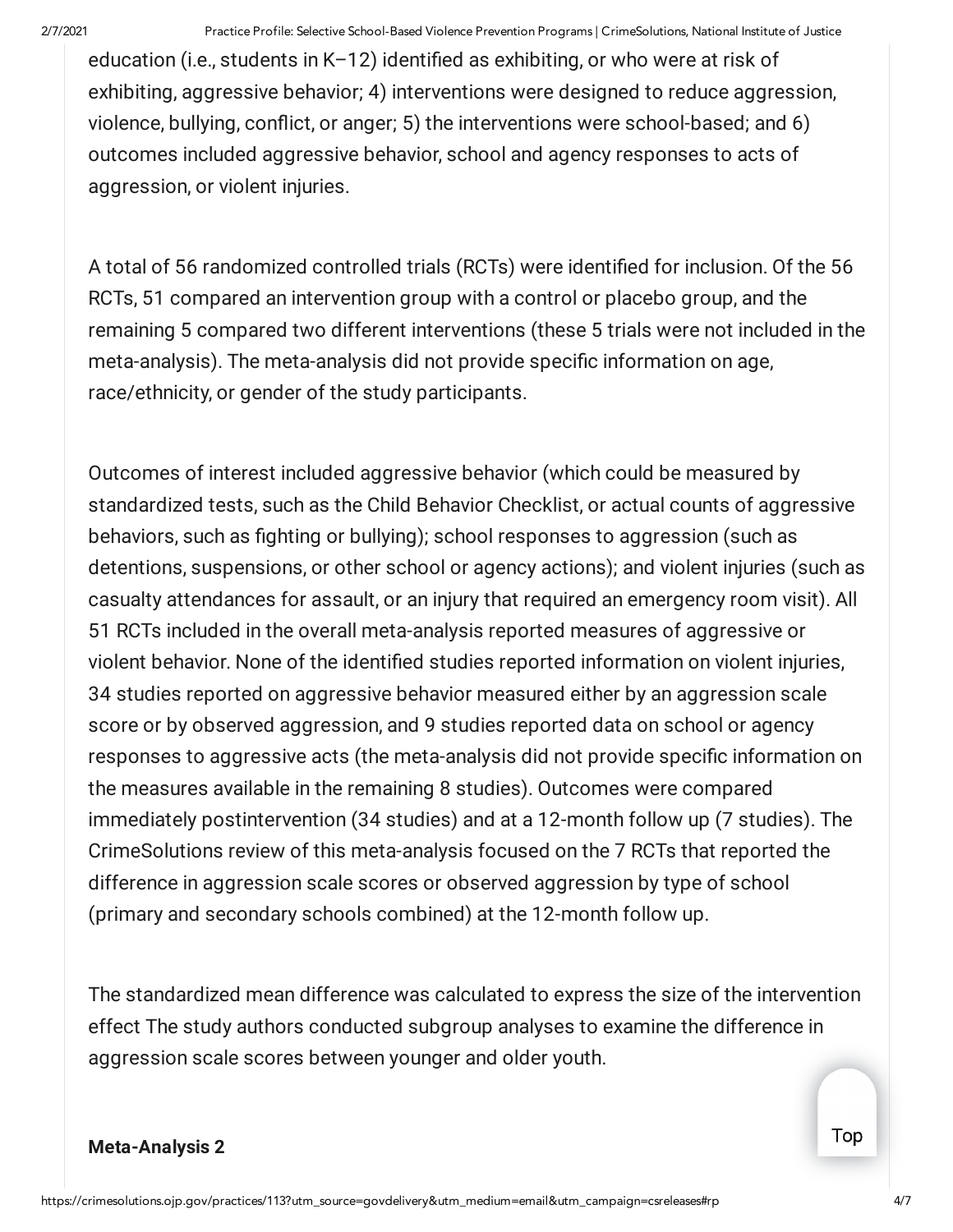Park-Higgerson and colleagues (2008) conducted a meta-analysis to examine the efficacy of different types of school-based violence prevention programs. A comprehensive search of multiple electronic databases was conducted, including PubMed; MEDLINE; PsycINFO; Criminal Justice Info; National Institute of Justice; Education Resource Information Centre; and the National Criminal Justice Reference Service. Key terms searched for included "adolescent", "violent", "aggressive", "externalizing", "school", "prevention", and "intervention". Studies were determined to be eligible if 1) the program was designed to prevent aggression or violence in children or adolescents; 2) the study population included students enrolled in first through 11th grades; 3) the study randomly assigned participants to either an intervention or control group; 4) the outcomes of interest were defined as externalizing, aggressive, or violent behavior; 5) the type of intervention was designed to reduce aggressive or violent behavior through improving social skills, providing education, or changing the environment; 6) the program was school-based; and 7) the study published the necessary statistical information to determine the direction of the effect.

A total of 26 studies were identified as eligible for analysis, which included roughly 11,775 study participants. Of the programs studied, 16 were theory-based, and 10 were not theory-based. There were 17 single-approach programs included, and 9 programs were multiple-approach. Younger students (third grade or younger) were targeted in 9 programs, and older students were targeted in 14 (the other 3 studies did not specify a targeted age group). Of the 26 total programs included, 17 were led by specialists, and 5 were led by schoolteachers (the other 4 studies did not specify who the programs were led by). With regard to type of program, 19 were considered selective prevention programs (i.e., provided only to students who were previously identified as aggressive or violent), and 7 were considered universal prevention programs (i.e., provided to all students). The CrimeSolutions review of this meta-analysis focused on the outcomes related to the selective prevention programs. The standardized mean difference was calculated to express the size of the intervention effect.

#### **Cost**

There is no cost information available for this practice.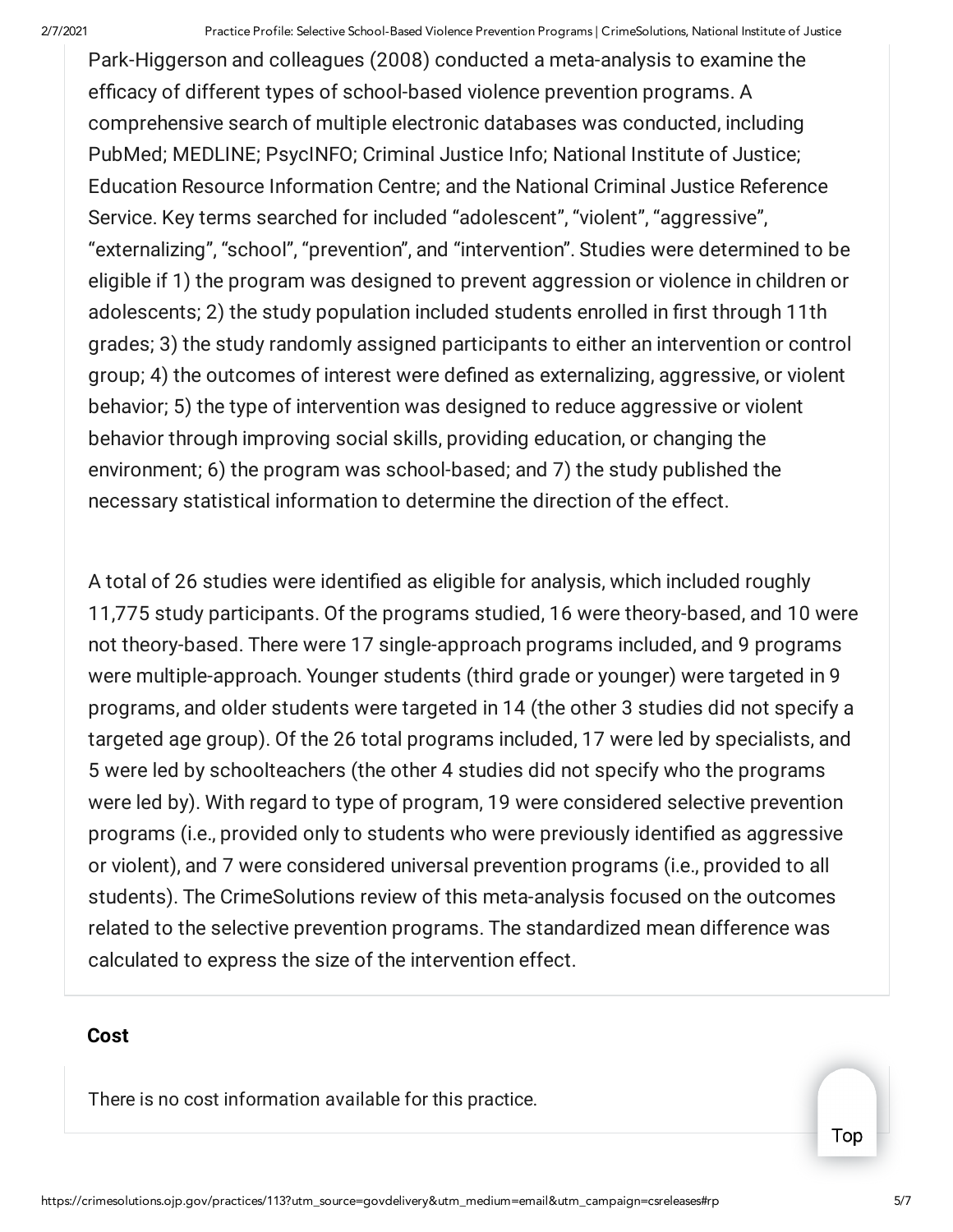#### **Other Information**

Mytton and colleagues (2006) conducted subgroup analyses to examine the effect of selective violent prevention programs on younger children (11 years and younger), compared with older youth (12 years and older). They found that there were no statistically significant differences between younger and older children on measures of aggression scale scores, which suggests that the effectiveness of the programs does not differ by age.

#### **Evidence-Base (Meta-Analyses Reviewed)**

These sources were used in the development of the program profile:

#### **Meta-Analysis 1**

Mytton, Julie A., Carolyn DiGuiseppi, David Gough, Rod S. Taylor, and Stuart Logan. 2006. "School-Based Secondary Prevention Programmes for Preventing Violence." *Cochrane Database of Systematic Reviews* 3:1–72.

#### **Meta-Analysis 2**

Park-Higgerson, Hyoun-Kyoung, Suzanne E. Perumean-Chaney, Alfred A. Bartolucci, Diane M. Grimley, and Karan P. Singh. 2008. "The Evaluation of School-Based Violence Prevention Programs: A Meta-Analysis." *The Journal of School Health* 78(9):465–79.

#### **Additional References**

These sources were used in the development of the program profile:

Centers for Disease Control and Prevention. 2020. "High School Youth Risk Behavior Survey: United States 2017 Results."

https://nccd.cdc.gov/Youthonline/App/Results.aspx? [TT=C&OUT=0&SID=HS&QID=H17&LID=XX&YID=2017&LID2=&YID2=&COL=S&ROW1=N&ROW2=N](https://nccd.cdc.gov/Youthonline/App/Results.aspx?TT=C&OUT=0&SID=HS&QID=H17&LID=XX&YID=2017&LID2=&YID2=&COL=S&ROW1=N&ROW2=N&HT=QQ&LCT=LL&FS=S1&FR=R1&FG=G1&FA=A1&FI=I1&FP=P1&FSL=S1&FRL=R1&FGL=G1&FAL=A1&FIL=I1&FPL=P1&PV=&TST=False&C1=&C2=&QP=G&DP=1&VA=CI&CS=Y&SYID=&EYID=&SC=DEFAULT&SO=ASC)